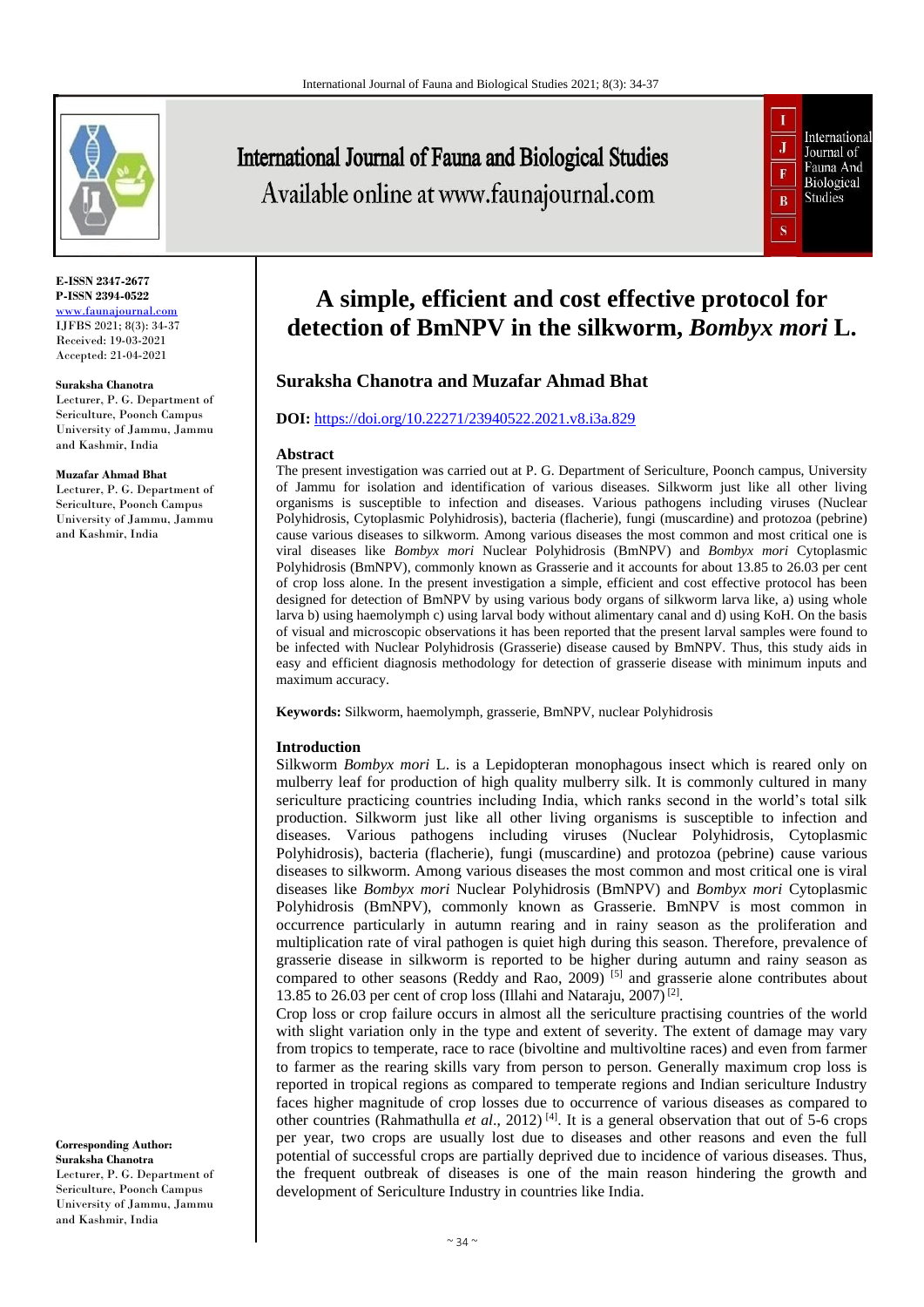# **Material and Methods**

**Locale of the study:** The present investigation was carried out at P. G. Department of Sericulture, Poonch campus, University of Jammu for isolation and identification of various diseases.

**Collection of larval samples:** Larval samples were collected from State Sericulture Development Department, Mendhar, during autumn rearing on 27th of September 2019 and processed at P. G. Department of Sericulture, Poonch campus, University of Jammu for detection of various diseases.

# **Methodology adopted**

The present larval samples were processed for detection of disease by using various body organs like: a) Using whole larva b) Using haemolymph c) Using larval body without alimentary canal d) Using KoH

### **A. Using whole larva: Steps followed are depicted below**

- 1. Take a live diseased larva and crush it in an autoclaved mortar and pestle by applying gentle force.
- 2. Crush the larval body to a fine homogenous paste of uniform thickness by addition of small amount double distilled water.
- 3. Take a fresh glass slide and make a uniform smear of crushed larva on it with the help of another fresh slide.
- 4. Cover the slide by gently placing a cover slip on it with the help of forcep or needle.
- 5. Observe the slide under light microscope.

### **B. Using haemolymph**

- 1. Take a live diseased larva and give a sharp prick to its abdominal segment or appendages. Body fluid i.e., haemolymph starts oozing out.
- 2. Place 1 or d drops of haemolymph directly on the surface of a fresh glass slide.
- 3. Cover the slide by gently placing a cover slip on it with the help of forcep or needle.
- 4. Observe the slide under light microscope.

# **C. Using larval body without alimentary canal**

1. Take a live diseased larva and fix it dorsally in a dissection tray. Dissect out the larva and remove the alimentary canal as it contains the maximum residual material in it.

- 2. Crush the rest of the larval body to a fine homogenous paste of uniform thickness by addition of small amount double distilled water.
- 3. Take a fresh glass slide and make a uniform smear of crushed larva on it with the help of another fresh slide.
- 4. Cover the slide by gently placing a cover slip on it with the help of forcep or needle.
- 5. Observe the slide under light microscope.

## **D. Using KoH**

- 1. Take a live diseased larva and crush it in an autoclaved mortar and pestle by applying gentle force.
- 2. Crush the larval body to a fine homogenous paste of uniform thickness by addition of 2-3 ml of liquid KoH.
- 3. Take a fresh glass slide and make a uniform smear of crushed larva on it with the help of another fresh slide.
- 4. Cover the slide by gently placing a cover slip on it with the help of forcep or needle.
- 5. Observe the slide under light microscope.

### **Results**

On the basis of visual and microscopic observations it has been reported that the present larval samples were found to be infected with Nuclear Polyhidrosis (Grasserie) disease caused by BmNPV. Evidences of diagnosis in support of current results are given below:

- On the basis of visual examination the larval samples were reported to be infected with grasserie disease (Fig.1).
- b. Presence of polyhedral structures indicated the presence of BmNPV (Fig.2)
- c. The microscopic observation of a drop of haemolymph from diseased larvae revealed the presence of large number of hexagonal structures i.e. the polyhedral (Fig.3)
- d. NPV infected silkworm larvae depicted the overlapping intersegmental region
- e. Presence of spot with somewhat reddish ting in the hypodermal and epicutilce of the thoracic region indicated the infection of BmNPV (Fig.4)
- f. Presence of fruiting bodies in the haemolymph of infected larvae confirmed the presence of BmNPV infection (Fig.5).



**Fig 1:** A. Grasserie larva B. Oozing of milky fluid C. Polyhedron of BmNPV and D. Hanging of diseased larva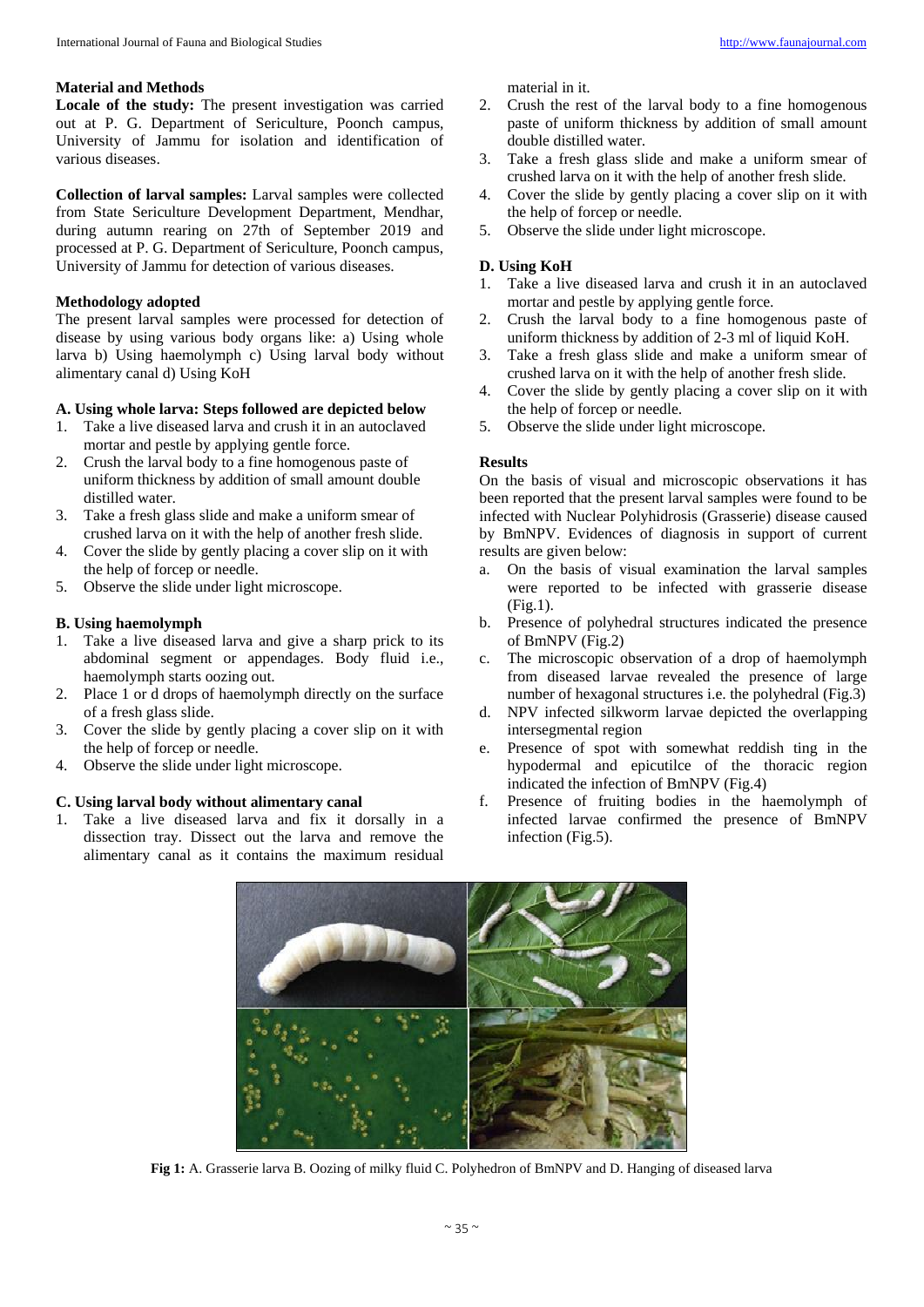

**Fig 2:** (1.1) Polyhedral structure



**Fig 2.2:** Close-up view of Polyhedral



**Fig 3:** Polyhedral structure observed in the haemolymph of diseased larva



**Fig 4:** Arrow indicates the region with reddish spot in the thoracic region indicating the presence of polyhedral bodies



**Fig 5:** Fruiting bodies indicating the BmNPV infection.

### **Discussion**

Silkworm *Bombyx mori* L. being susceptible to viral diseases particularly in autumn and rainy season demands for extra care and maintenance of hygienic conditions Sharma *et al*., 2019 [6]. Among the silkworm diseases, Nuclear Polyhidrosis (Grasserie) poses a major threat to ultimate crop production i.e., the cocoon production. Presence of spot with somewhat reddish ting in the hypodermal and epicutilce of the thoracic region indicated the infection of BmNPV. This observation lies in close conformity with Smith and Xeros, 1953, in which they reported that after 48 hours of infection with BmNPV, presence of tiny red colored granules was observed. The microscopic observation of diseased larva revealed the presence of large number of hexagonal structures i.e. the polyhedron which confirms the diagnosis conducted by Heng *et al*., 1985 [1] and Nataraju *et al*., 2005 [3] .

#### **Conclusion**

Based on above observation it has been concluded that the

present sample of silkworm larvae are reported to be infected with Nuclear Polyhidrosis (Grasserie) disease caused by BmNPV. Presence of polyhedral structures and fruiting bodies etc. clearly indicated the incident of grasserie disease in the studied sample.

#### **Acknowledgement**

The authors are highly thankful to Mr. Riyaz, Sericulture Assistant, State Sericulture Department, Mendhar, Poonch, for providing the sampling material and for their kind cooperation for completion of this study.

#### **References**

- 1. Heng W, Jihou X, Maozhi G, Zaiping L. Scientica Sinica (B) 1985;28:1051-1059.
- 2. Illahi I, Nataraju B. Prevalence of nuclear polyhedrosis in mulberry silkworm, *Bombyx mori* L. in Jammu and Kashmir. Indian Journal of Sericulture 2007;46(1):43-48.
- 3. Nataraju B, Sathyaprasad K. Manjunath D, Kumar C. A.